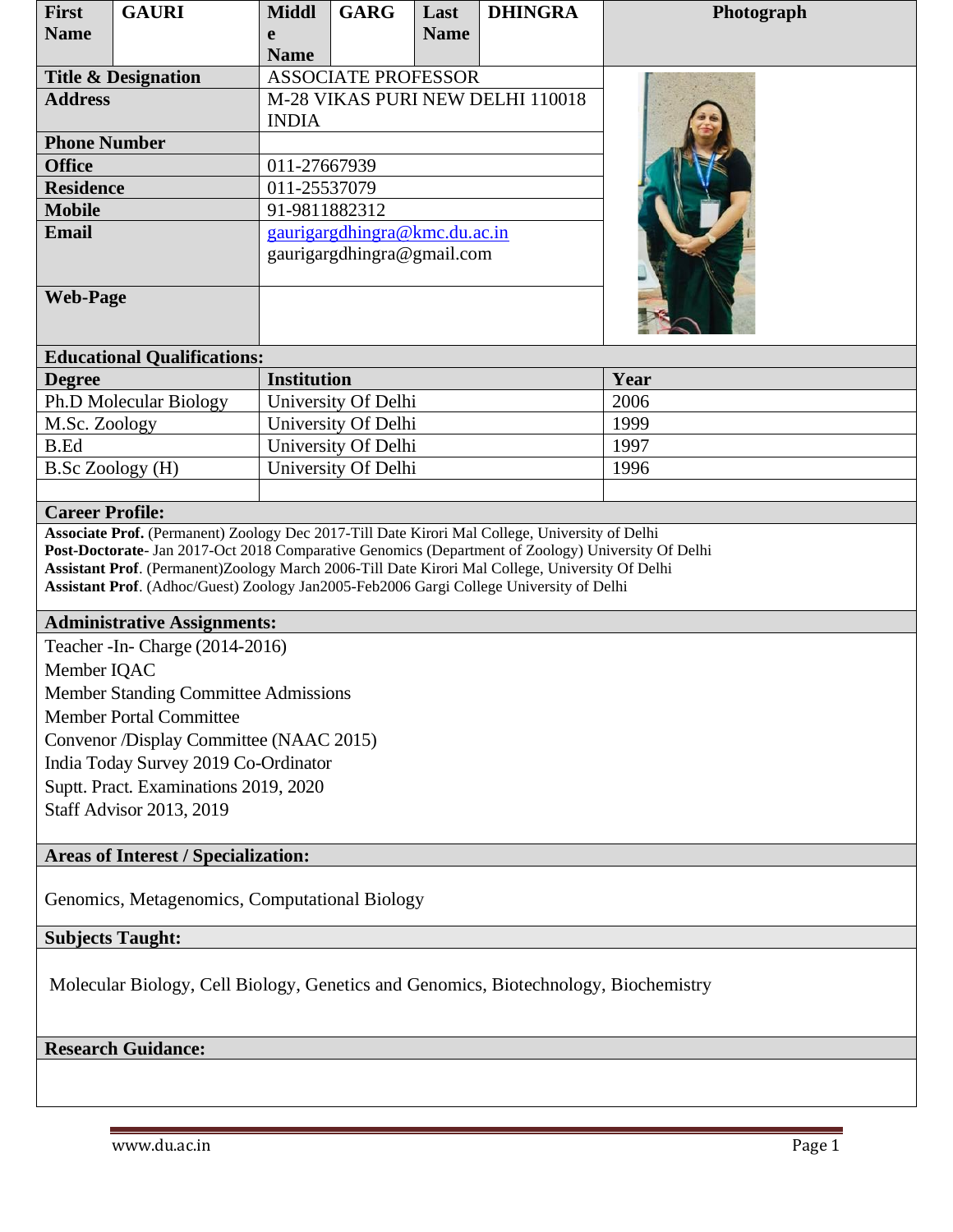**Publications Profile:**

## **a. Research Paper**

1. Kumari, R., Subudhi, S., Suar, M., **Dhingra, G**., Raina, V., Dogra, C., Lal, S., Holliger, C., van der Meer, J. R. Lal, R. 2002. Cloning and characterization of *lin* genes responsible for the degradation of hexachlorocyclohe isomers in *Sphingomonas paucimobilis* strain B90. *Appl. Environ. Microbiol.* **68:** 6021-28.

2. **Dhingra, G**., Kumari, R. M., Bala, S., Lal, S., Cullum, J. and **Lal, R.** 2003. Development of cloning vectors and transformation system for *Amycolatopsis*. *J. Ind. Microbiol. Biotechnol.* **30:** 195-204.

3. Pal, R., Bala, S., **Dhingra, G**., Prakash, O., Dadhwal, M., Kumar, M., Prabagaran, S. R., Shivaji, S., Cullun Holliger, C. and **Lal, R.** 2005. The hexachlorocyclohexane-degrading bacterial strains *Sphingomonas paucimobilis*  B90A, UT26 and Sp+ having similar *lin* genes are three distinct species, *Sphingobium indicum* sp. nov; *S. japonicum* sp. nov; and *S. francense* sp. nov. and reclassification of [*Sphingomonas*] *chungbukensis* as *Sphingobium chungbukense* comb. nov. *Int. J. Syst. Evol. Microbiol.* **55:** 1965–1972.

4. Mahato, N., Gupta, V., Singh, P., Kumari, R., Verma, H.,…. **Lal, R.** 2017. Microbial Taxonomy in the era of OMICS: application of DNA sequences, computational tools and techniques. *Antonie van Leeuwenhoek* **110**: 1357- 1371. ISSN: 0003-6072 (print version), ISSN: 1572-9699 (electronic version).

5. Verma, H., **Dhingra, G. G**., Sharma, M., Gupta, V., Negi, R. K., Singh, Y., & Lal, R. (2020). Comparative genomics of Sphingopyxis spp. unravelled functional attributes. *Genomics*, *112*(2), 1956-1969.

6. **Dhingra, G. G**., Saxena, A., Nigam, A., Hira, P., Singhvi, N., Anand, S., ... & Lal, R. (2021). Microbial World: Recent Developments in Health, Agriculture and Environmental Sciences. Indian Journal of Microbiology, 1-5.

## **Conference / Workshops/Training Organized:**

2017: Organized INSCR International Conference 2017 (IIC-2017) on "Role of Microbe-Plant-Animal Interactions i Human Health" under the aegis of Department of Zoology University of Delhi, Indian Network for Soil Contaminati Research (INSCR) and Amity University, Noida at Department of Zoology University of Delhi from September 26-2 2017.

**2021**: Organized 61<sup>st</sup> Annual International Conference of Association of Microbiologists of India (AMI-2021) and In Network for Soil Contamination Research (INSCR) , in association with The Energy and resources Institute (TERI) , Department of Zoology, Indian Agricultural Research Institute (IARI) abd Indian National Science Academy ( INSA) on "Microbial World: Recent Developments in Health, Agriculture and Environmental Sciences" held online, from February 3-5, 2021

# **Creation of ICT Mediated Teaching Learning Pedagogy and Content:**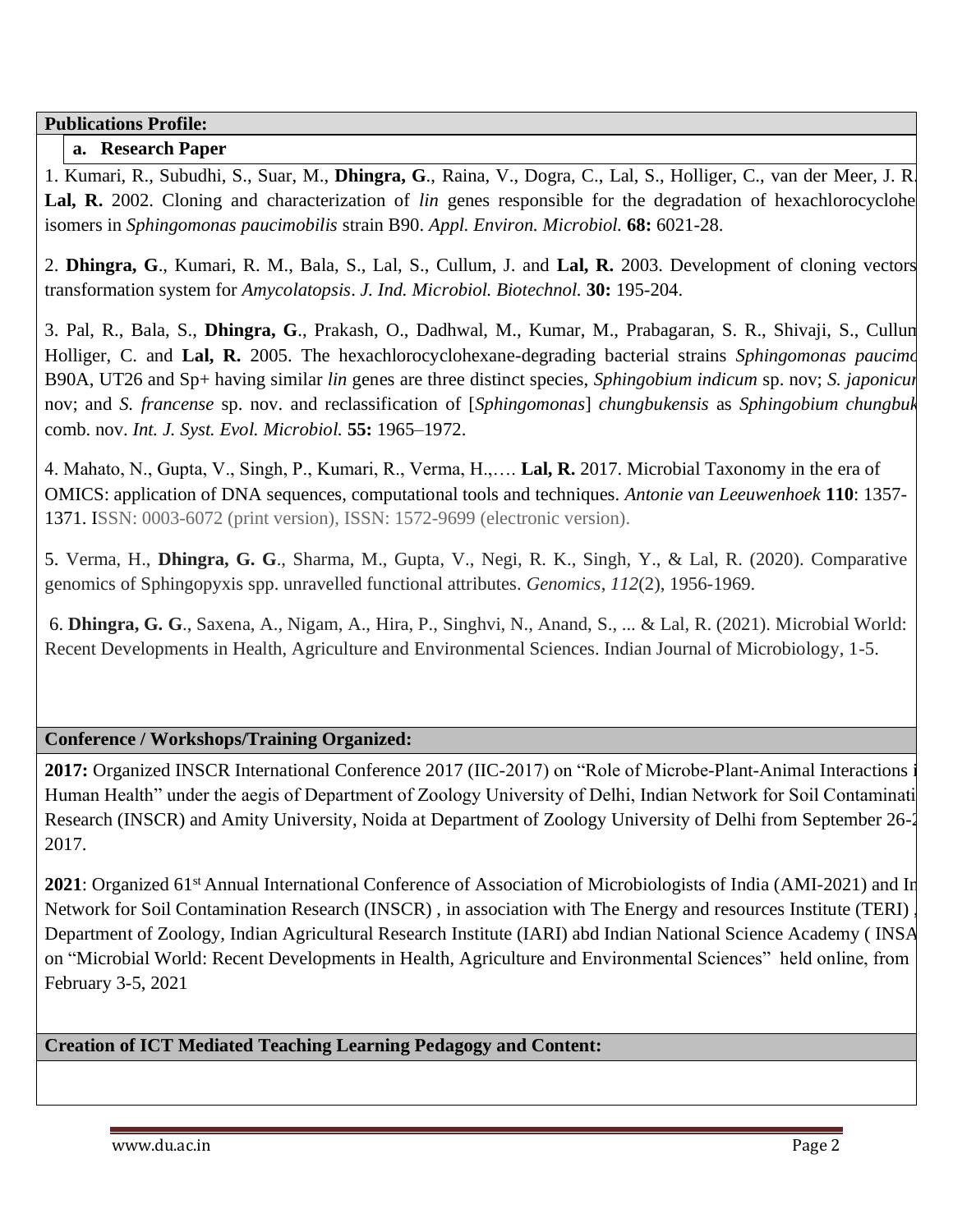## **Conference/Workshops/Training attended as Faculty Member:**

2006: Workshop on Genetics, Genomics and Biotechnology for Zoology Teachers of University of Delhi at Departm of Zoology, University of Delhi. Sponsored by University of Delhi (Aug 10 - Aug 12, 2006).

2008: 49<sup>th</sup> Annual Conference of The Association of Microbiologists of India entitled "International Symposium on Microbial Biotechnology: Diversity, Genomics & Metagenomics" at University of Delhi, Delhi (Nov 18 – Nov 20, 2008).

5. **2016:** National Workshop on Microbial Genomics and Metagenomics at Department of Zoology, University of Delhi under the aegis of IUMS-INSA (International Union of Microbiological Societies-Indian National Science Academy), AMI Delhi Unit, University of Delhi and INSCR (Indian Network for Soil Contamination Research) on September 2 2016.

2017: Pre-conference workshop on "Hands on to Computational Biology for (Meta) Genomic analysis" under the ae of International Society for Microbial Ecology (ISME), Department of Zoology University of Delhi and Indian Netw for Soil Contamination Research (INSCR) at Department of Zoology University of Delhi on September 26, 2017.

**2017:** 9<sup>th</sup> International Conference on Bioinformatics held at Paris, France, from November 13-15, 2017.

8. **2017:** AMI Conference under the aegis of Association of Microbiologists of India (AMI), Indian Network for Soil Contamination Research (INSCR), and International Society for Microbial Ecology (ISME) at Babasaheb Bhimrao Ambedkar University, Lucknow on November 16, 2017.

9. **2018:** INSCR International Conference 2018 (IIC-2018) on **"Trends in Biotechnology for Innovations in Health & Environment" at Kalinga** Institute of Industrial Technology, Bhuvneshwar, Orissa on 26-28 September, 2018.

2018: 59<sup>th</sup> Annual Conference of Association of Microbiologists of India & International Symposium on Host-Patho Interactions on **"Microorganisms for Sustainable Development" organized by School of Life Sciences,** University of Hyderabad, Hyderabad, Telangana, India in association with Department of Microbiology, held at Osmania Universi Hyderabad, Telangana, India on 09-12 December, 2018**.**

**2019:** Attended National Workshop Cum Training on "*Genome Editing CRISPR*" conducted by Kirori Mal College, University of Delhi in collaboration with Wetlab championship and Shaastra (IIT Madras Event) on 23- 24th July, 2019.

**2019**: Attended Workshop on "*DNA Barcoding and Metagenomics*" in the Department of Botany, Kirori Mal College on 19-20<sup>th</sup> September, 2019.

**2019:** Attended INSCR International Conference 2019 on "Current trends in Microbiology and Microbiome Resear Global Perspective" organized by Department of Microbiology at Maharshi Dayanand University, Rohtak on 1 October,2019.

2019: Attended 60<sup>th</sup> Annual Conference of Association of Microbiologists of India (AMI-2019) and International Symposium on "Microbial Technologies in Sustainable Development of Energy, Environment, Agriculture and